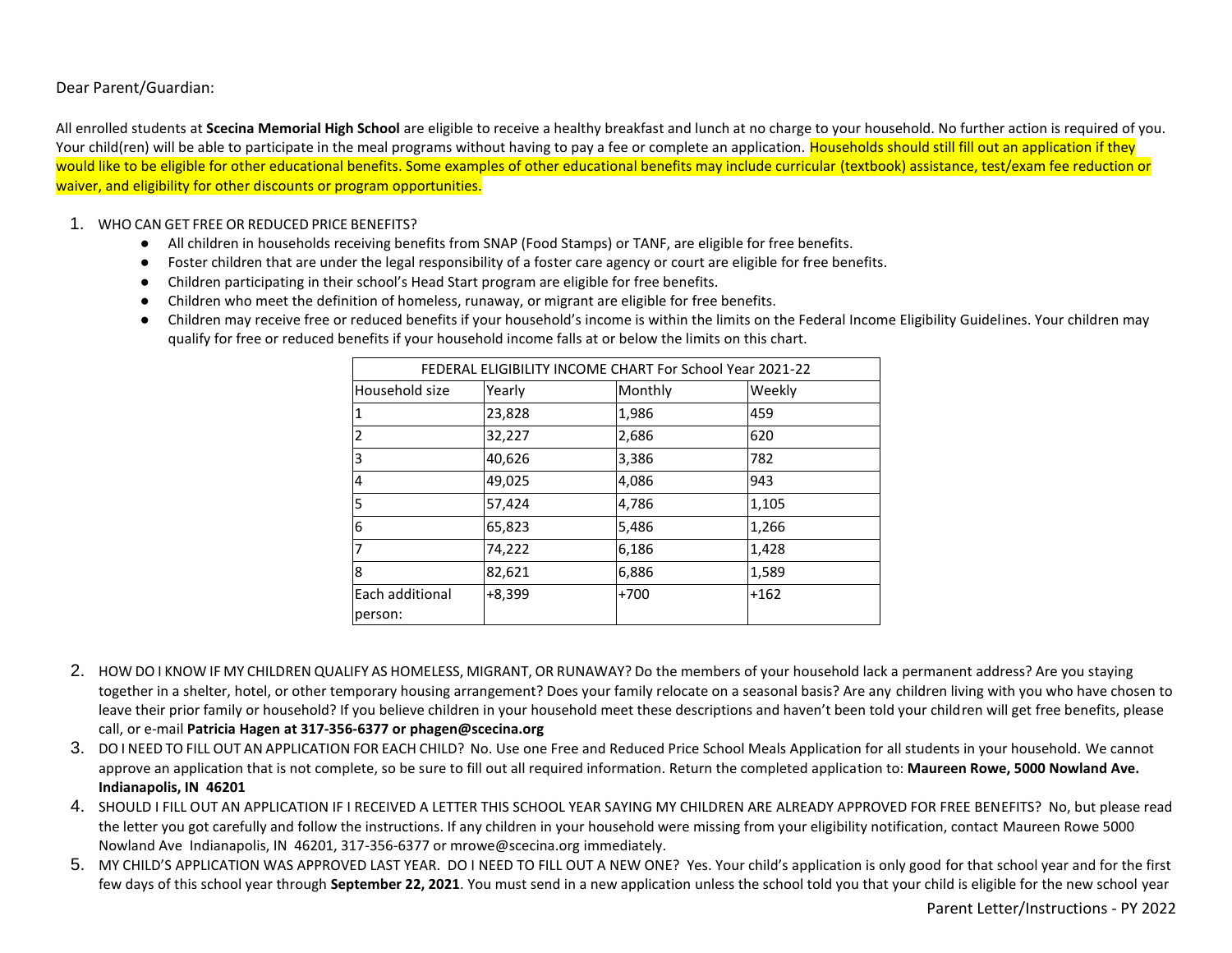If you do not send in a new application that is approved by the school or you have not been notified that your child is eligible for free benefits, your child will be charged the full price of curricular fees.

- 6. SHOULD I FILL OUT AN APPLICATION IF MY CHILDREN RECEIVED FREE OR REDUCED BENEFITS AT THEIR PREVIOUS SCHOOL? If it is the beginning of the school year and you have not been notified that your children will receive free or reduced benefits for the upcoming year, you will need to fill out an application. If your children transferred during the school year and they were receiving free or reduced benefits at the previous school, contact Maureen Rowe 5000 Nowland Ave. Indianapolis, IN 46201, 317-356-6377 or mrowe@scecina.org immediately.
- 7. I GET WIC. CAN MY CHILDREN GET FREE BENEFITS? Children in households participating in WIC may be eligible for free or reduced benefits. Please send in an application.
- 8. WILL THE INFORMATION I GIVE BE CHECKED? Yes. We may also ask you to send written proof of the household income you report.
- 9. IF I DON'T QUALIFY NOW, MAY I APPLY LATER? Yes, you may apply at any time during the school year. For example, children with a parent or guardian who becomes unemployed may become eligible for free and reduced benefits if the household income drops below the income limit.
- 1. WHAT IF I DISAGREE WITH THE SCHOOL'S DECISION ABOUT MY APPLICATION? You should talk to school officials. You also may ask for a hearing by calling or writing to: Maureen Rowe 5000 Nowland Ave., Indianapolis, IN 46201, 317-356-6377 or mrowe@scecina.org immediately.
- 2. MAY I APPLY IF SOMEONE IN MY HOUSEHOLD IS NOT A U.S. CITIZEN? Yes. You, your children, or other household members do not have to be U.S. citizens to apply for free or reduced benefits.
- 3. WHAT IF MY INCOME IS NOT ALWAYS THE SAME? List the amount that you normally receive. For example, if you normally make \$1,000 each month, but you missed some work last month and only made \$900, put down that you made \$1000 per month. If you normally get overtime, include it, but do not include it if you only work overtime sometimes. If you have lost a job or had your hours or wages reduced, use your current income.
- 4. WHAT IF SOME HOUSEHOLD MEMBERS HAVE NO INCOME TO REPORT? Household members may not receive some types of income we ask you to report on the application, or may not receive income at all. Whenever this happens, please write a 0 in the field. However, if any income fields are left empty or blank, those will also be counted as zeroes. Please be careful when leaving income fields blank, as we will assume you meant to do so.
- 5. WE ARE IN THE MILITARY. DO WE REPORT OUR INCOME DIFFERENTLY? Your basic pay and cash bonuses must be reported as income. If you get any cash value allowances for off-base housing, food, or clothing, it must also be included as income. However, if your housing is part of the Military Housing Privatization Initiative, do not include your housing allowance as income. Any additional combat pay resulting from deployment is also excluded from income.
- 10. WHAT IF THERE ISN'T ENOUGH SPACE ON THE APPLICATION FOR MY FAMILY? List any additional household members on a separate piece of paper,and attach it to your application. Contact Maureen Rowe 5000 Nowland Ave., Indianapolis, IN 46201, 317-356-6377 or mrowe@scecina.org immediately. to receive a second application.
- 6. MY FAMILY NEEDS MORE HELP. ARE THERE OTHER PROGRAMS WE MIGHT APPLY FOR? To find out how to apply for SNAP (Food Stamp) or other assistance benefits, contact your local assistance office or call **1-800-403-0864.**

If you have other questions or need help, call **317-356-6377**

Sincerely,

**Maureen Rowe**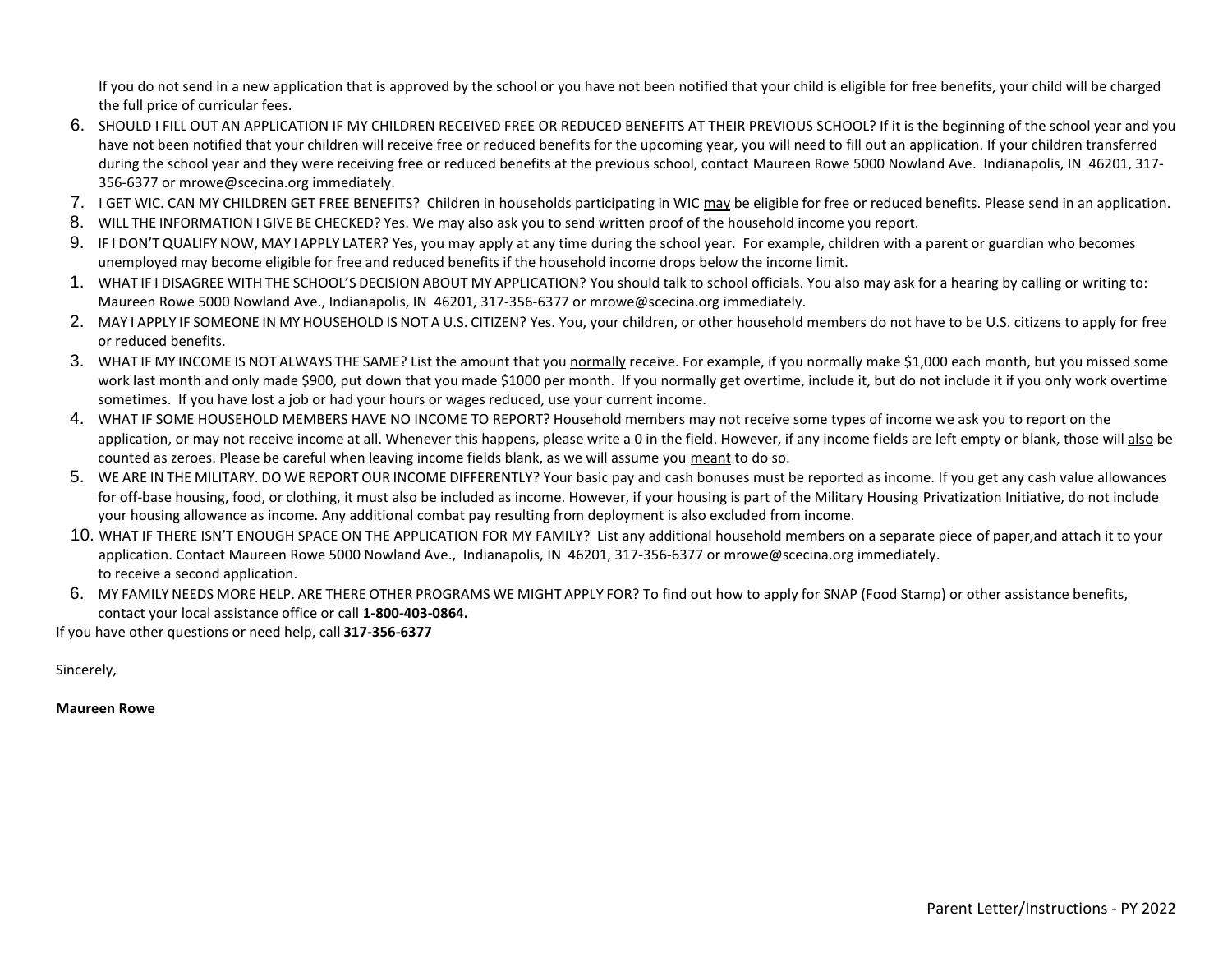# **HOW TO APPLY FOR FREE AND REDUCED BENEFITS**

1. Please use these instructions to help you fill out the application for free or reduced benefits. The application must be filled out completely to certify your children for free or reduced benefits. Please follow these instructions in order! Each step of the instructions is the same as the steps on your application. If at any time you are not sure what to do next, please contact Maureen Rowe 5000 Nowland Ave Indianapolis, IN 46201, 317-356-6377 or mrowe@scecina.org immediately.

#### **PLEASE USE A PEN (NOT A PENCIL) WHEN FILLING OUT THE APPLICATION AND DO YOUR BEST TO PRINT CLEARLY.**

### **STEP 1: LIST ALL INFANTS, CHILDREN, AND STUDENTS UP TO AND INCLUDING GRADE 12 IN THE HOUSEHOLD**

Tell us how many infants, children, and school students live in your household. They do NOT have to be related to you to be a part of your household.

**Who should I list here?** When filling out this section, please include ALL members in your household who are:

- Children age 18 or under AND are supported with the household's income;
- In your care under a foster arrangement, or qualify as homeless, migrant, or runaway youth;

| A) List each child's name. Print each child's   | B) Is the child a student at         | C) Do you have any foster children? If any children           | D) Are any children homeless,          |
|-------------------------------------------------|--------------------------------------|---------------------------------------------------------------|----------------------------------------|
| name. Use one line of the application for each  | <b>Scecina Memorial High School?</b> | listed are foster children, mark the "Foster Child"           | migrant, or runaway? If you believe    |
| child. If there are more children present than  | Mark 'Yes' or 'No' under the         | box next to the child's name. If you are ONLY                 | any child listed in this section meets |
| lines on the application, attach a second piece | column titled "Student" to tell us   | applying for foster children, after finishing <b>STEP 1</b> , | this description, mark the "Homeless,  |
| of paper with all required information for the  | which children attend [name of       | go to STEP 4.                                                 | Migrant, Runaway" box next to the      |
| additional children.                            | school/school district here]. If     | Foster children who live with you may count as                | child's name and complete all steps    |
|                                                 | you marked 'Yes,' write the name     | members of your household and should be listed                | of the application.                    |
|                                                 | of the school building, birthdate,   | on your application. If you are applying for both             |                                        |
|                                                 | and grade level of the student in    | foster and non-foster children, go to step 3.                 |                                        |
|                                                 | the 'Grade' column to the right.     |                                                               |                                        |
|                                                 | Is the child living with parent or   |                                                               |                                        |
|                                                 | caretaker relative? Mark 'Yes' or    |                                                               |                                        |
|                                                 | 'No' next to each child.             |                                                               |                                        |
|                                                 |                                      |                                                               |                                        |

# **STEP 2: DO ANY HOUSEHOLD MEMBERS CURRENTLY PARTICIPATE IN SNAP or TANF?**

**If anyone in your household (including you) currently participates in one or more of the assistance programs listed below, your children are eligible for free school benefits:**

- The Supplemental Nutrition Assistance Program (SNAP).
- Temporary Assistance for Needy Families (TANF).

| A) If no one in your household participates in any of the | B) If anyone in your household participates in any of the above listed programs:                      |
|-----------------------------------------------------------|-------------------------------------------------------------------------------------------------------|
| above listed programs:                                    | Write a case number for SNAP or TANF. You only need to provide one case number. If you participate in |
| Leave STEP 2 blank and go to STEP 3.                      | one of these programs and do not know your case number, contact: 1-800-403-0864.                      |
|                                                           | Go to <b>STEP 4</b> .                                                                                 |
|                                                           |                                                                                                       |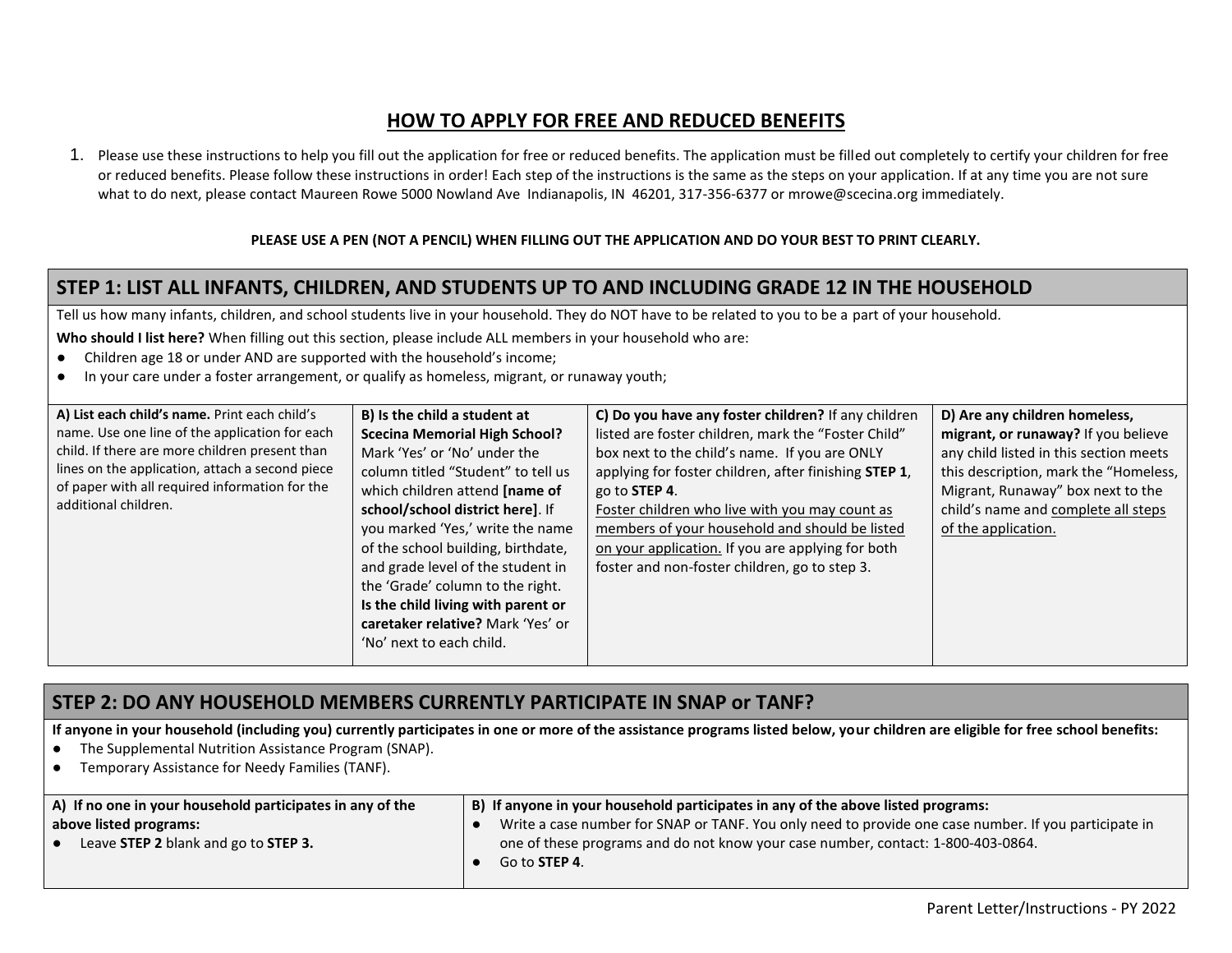# **STEP 3: REPORT INCOME FOR ALL HOUSEHOLD MEMBERS**

**How do I report my income?** 

● Use the charts titled **"Sources of Income for Adults"** and **"Sources of Income for Children,"** located below to determine if your household has income to report.

| Sources of Income for Children                                   |                                                                                                                                                                             |  | Sources of Income for Adults                                                                   |                                                                                                             |                                                                                                                                |                                                                    |
|------------------------------------------------------------------|-----------------------------------------------------------------------------------------------------------------------------------------------------------------------------|--|------------------------------------------------------------------------------------------------|-------------------------------------------------------------------------------------------------------------|--------------------------------------------------------------------------------------------------------------------------------|--------------------------------------------------------------------|
| Sources of Child Income<br>-Earnings from work                   | Example(s)<br>-A child has a regular full or part-time job where                                                                                                            |  | Earnings from Work                                                                             | Public Assistance/<br>Alimony/Child Support                                                                 | Pension/Retirement/<br>All Other Income                                                                                        |                                                                    |
|                                                                  | they earn a salary or wages                                                                                                                                                 |  | -Salary, wages, cash bonuses                                                                   | -Unemployment benefits                                                                                      | -Social Security (including                                                                                                    |                                                                    |
| -Social Security<br>-Disability Payments<br>-Survivor's Benefits | -A child is blind or disabled and receives Social<br>Security benefits<br>-A parent is disabled, retired, or deceased, and<br>their child receives Social Security benefits |  | -Net income from self-<br>employment (farm or<br>business)<br>If you are in the U.S. Military: | -Worker's compensation<br>-Supplemental Security<br>Income (SSI)<br>-Cash assistance from<br>State or local | railroad retirement and<br>black lunch benefits)<br>-Private pensions or<br>disability benefits<br>-Regular income from trusts |                                                                    |
| -Income from person<br>outside the household                     | -A friend or extended family member regularly<br>gives a child spending money                                                                                               |  | -Basic pay and cash bonuses<br>(do NOT include combat pay,<br>FSSA or privatized housing       |                                                                                                             | government<br>-Alimony payments<br>-Child support payments<br>-Veteran's benefits<br>allowances)                               | or estates<br>-Annuities<br>-Investment income<br>-Earned interest |
| -Income from any other<br>source                                 | -A child receives regular income from a private<br>pension fund, annuity, or trust                                                                                          |  | -Allowances for off-base<br>housing, food and clothing                                         | -Strike benefits                                                                                            | -Rental income<br>-Regular cash payments<br>from outside household                                                             |                                                                    |

Report all amounts in GROSS INCOME ONLY. Report all income in whole dollars. Do not include cents.

o Gross income is the total income received before taxes

o Many people think of income as the amount they "take home" and not the total, "gross" amount. Make sure that the income you report on this application has NOT been reduced to pay for taxes, insurance premiums, or any other amounts taken from your pay.

- Write a "0" in any fields where there is no income to report. Any income fields left empty or blank will also be counted as a zero. If you write '0' or leave any fields blank, you are certifying (promising) that there is no income to report. If local officials suspect that your household income was reported incorrectly, your application will be investigated.
- Mark how often each type of income is received using the check boxes to the right of each field.

#### **3.A. REPORT INCOME EARNED BY CHILDREN**

**A**) **Report all income earned or received by children.** Report the combined gross income for ALL children listed in STEP 1 in your household in the box marked "Child Income." Only count foster children's income if you are applying for them together with the rest of your household.

What is Child Income? Child income is money received from outside your household that is paid DIRECTLY to your children. Many households do not have any child income.

#### **3.B REPORT INCOME EARNED BY ADULTS**

**Who should I list here?**